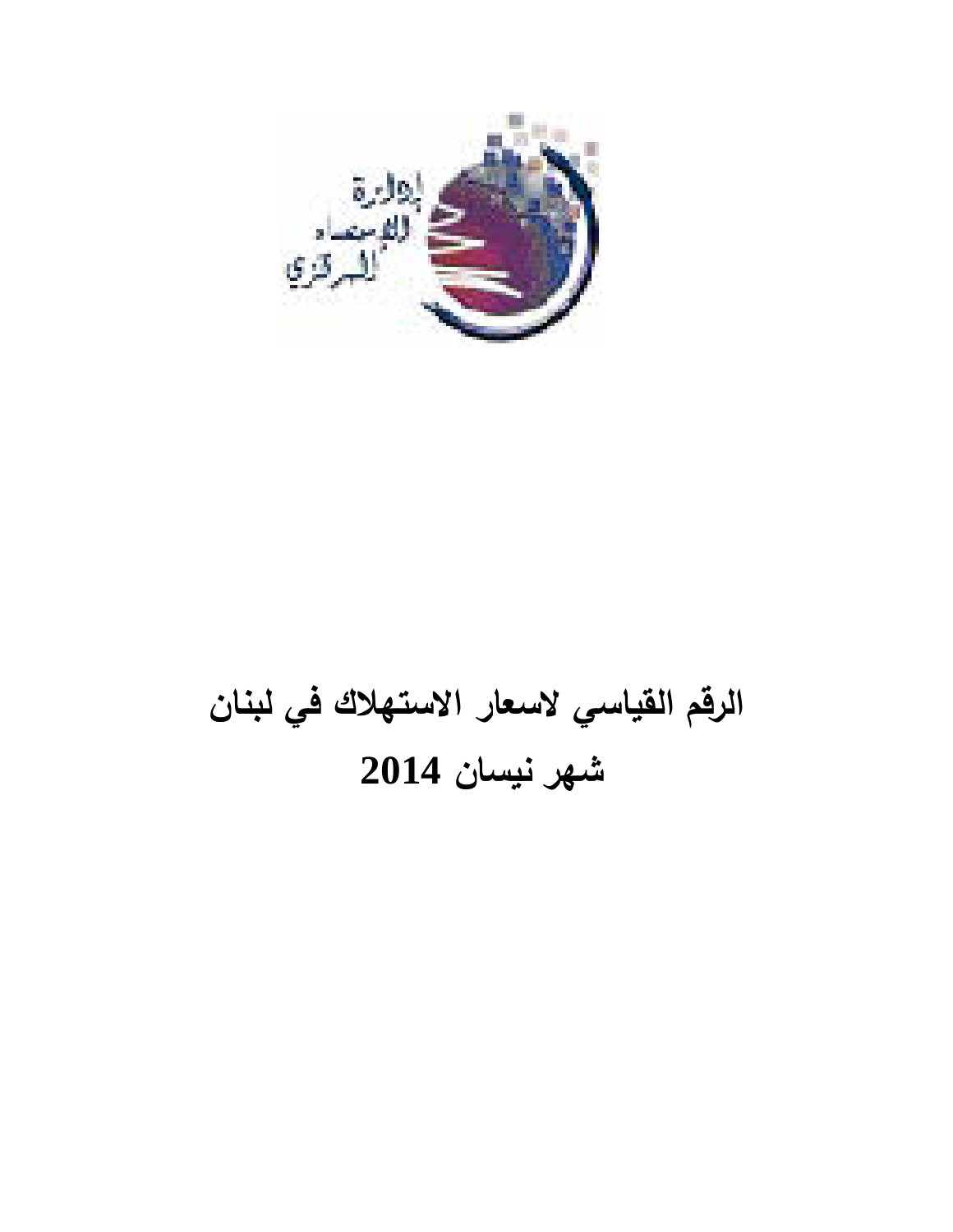# الجمهورية اللبنانية **Republic Lebanese Presidency of Council of Ministers** الوزراء مجلس رئاسة

Central Administration of Statistics

لبنان *Lebanon*

| December 2013=100                         |                        |                                   |                                   |           | كانون الاول 2013=100                      |
|-------------------------------------------|------------------------|-----------------------------------|-----------------------------------|-----------|-------------------------------------------|
| <b>Expenditure Divisions</b>              | <b>Monthly Change*</b> | <b>APRIL 2014</b><br><b>INDEX</b> | <b>MARCH 2014</b><br><b>INDEX</b> | Weights   | أبواب الانفاق                             |
|                                           | التغير الشهري          | مؤشر نيسان 2014                   | مؤشر آذار 2014                    | التثقيلات |                                           |
| Food and non-alcoholic beverages          | $-1.4%$                | 101.65                            | 103.10                            | 20.6      | المواد الغذانية والمشروبات غيرالروحية     |
| Alcoholic beverages, tobacco              | 0.0%                   | 105.74                            | 105.79                            | 1.6       | مشروبات روحية وتبغ وتنباك                 |
| <b>Clothing and footwear</b>              | 6.7%                   | 112.71                            | 105.60                            | 5.4       | الألبسة والأحذية                          |
| Housing water, electricity, gas and other |                        |                                   |                                   |           |                                           |
| fuels                                     | 0.1%                   | 101.21                            | 101.14                            | 28.5      | مسكن ماء وغاز وكهرباء ومحروقات أخرى       |
| <b>Actual rent</b>                        | 0.2%                   | 100.74                            | 100.54                            | 3.4       | ايجار                                     |
| <b>Old rent</b>                           | 0.00%                  | 100.24                            | 100.24                            | 36.1%     | ايجار قديم                                |
| <b>New rent</b>                           | 0.33%                  | 101.09                            | 100.75                            | 63.9%     | ايجار جديد                                |
| <b>Owner occupied</b>                     | 0.34%                  | 101.79                            | 101.44                            | 13.2      | القيمة التاجيرية للمالكين                 |
| Water, electricity, gas and other fuels   | $-0.3%$                | 100.72                            | 101.16                            | 11.9      | ماء وغاز وكهرباء ومحروقات أخرى            |
| Furnishings, household equipment and      |                        |                                   |                                   |           |                                           |
| routine household maintenance             | $-0.1%$                | 100.47                            | 100.62                            | 3.7       | أثاث وتجهيزات منزلية وصيانة مستمرة للمنزل |
| <b>Health</b>                             | $-2.1%$                | 99.32                             | 101.46                            | 7.8       | الصحة                                     |
| <b>Transportation</b>                     | 0.5%                   | 101.37                            | 100.84                            | 13.1      | النقل                                     |
| <b>Communication</b>                      | $-0.1%$                | 99.87                             | 100.00                            | 4.6       | الإتصالات                                 |
| Recreation, amusement, and culture        | 0.0%                   | 100.55                            | 100.51                            | 2.3       | الإستجمام والتسلية والثقافة               |
| <b>Education</b>                          | 0.0%                   | 100.07                            | 100.07                            | 5.9       | التعليم                                   |
| <b>Restaurant &amp; hotels</b>            | $-0.1%$                | 101.76                            | 101.82                            | 2.6       | مطاعم و فنادق                             |
| Miscellaneous goods & services            | 0.1%                   | 101.03                            | 100.90                            | 4.0       | سلع وخدمات متفرقة                         |
| <b>Consumer price index</b>               | $-0.1%$                | 101.64                            | 101.76                            | 100.0     | الرقم القياسي لأسعار الإستهلاك            |

ان رقم مؤشر الأسعار مدور على حد *1*على *10000*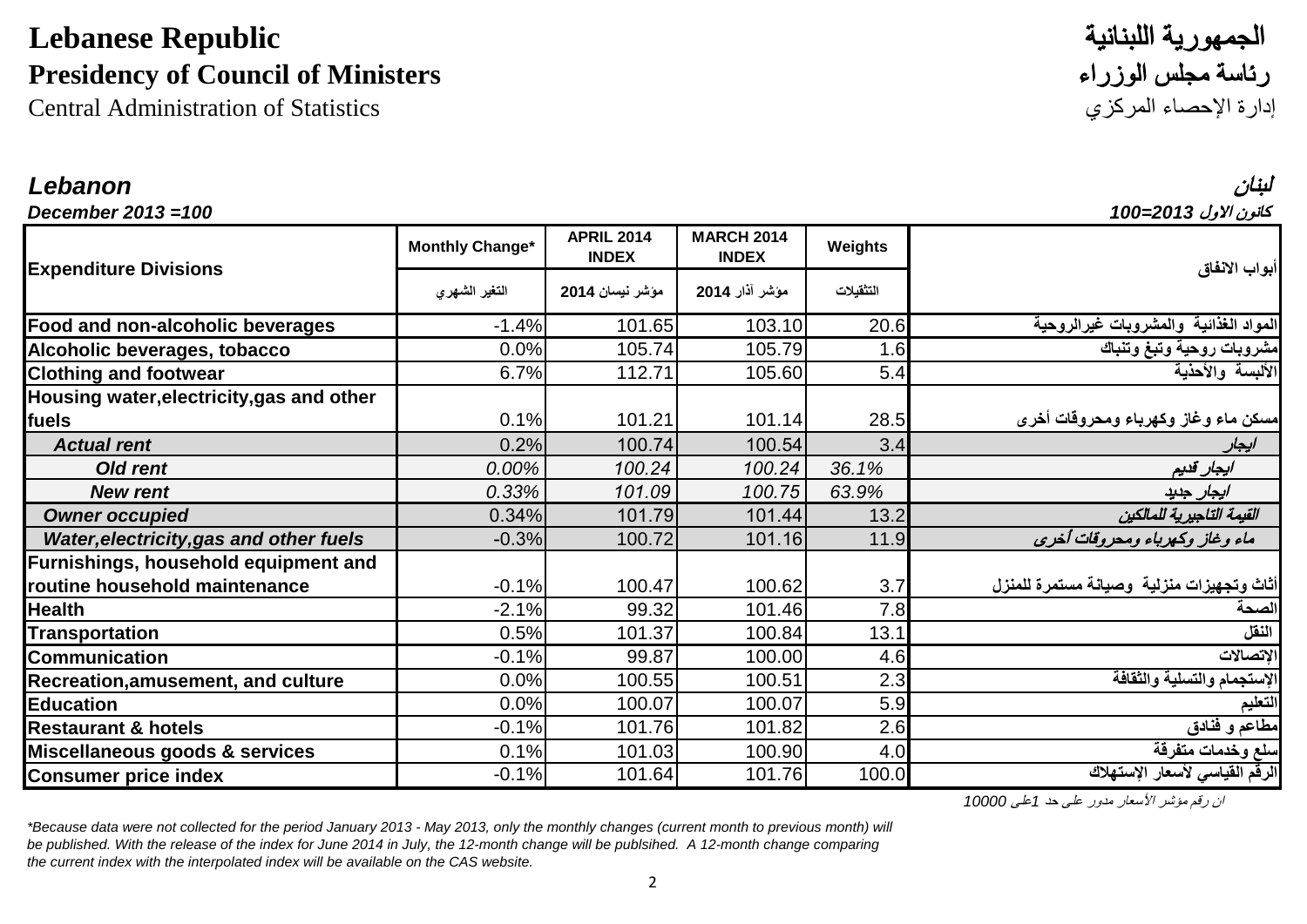بيروت *Beirut* كانون الاول *2013 =100 100= 2013 December*

| <b>Expenditure Divisions</b>                       | <b>Monthly Change*</b> | <b>APRIL 2014</b><br><b>INDEX</b> | <b>MARCH 2014</b><br><b>INDEX</b> | Weight as %<br>of Lebanon | Weights   | أبواب الانفاق                         |
|----------------------------------------------------|------------------------|-----------------------------------|-----------------------------------|---------------------------|-----------|---------------------------------------|
|                                                    | التغير الشهرى          | مؤشر نيسان 2014                   | مؤشر آذار 2014                    |                           | التثقيلات |                                       |
| Food and non-alcoholic beverages                   | $-1.3%$                | 102.06                            | 103.37                            | 3.4                       | 19.7      | المواد الغذائية والمشروبات غيرالروحية |
| Alcoholic beverages, tobacco                       | 0.0%                   | 106.36                            | 106.36                            | 0.3                       | 1.7       | مشروبات روحية وتبغ وتنباك             |
| <b>Clothing and footwear</b>                       | 11.7%                  | 113.69                            | 101.77                            | 0.8                       | 4.6       | الألبسة والأحذية                      |
| Housing water, electricity, gas and other<br>fuels | $-0.1%$                | 100.10                            | 100.18                            | 3.9                       | 22.5      | مسكن ماء وغاز وكهرباء ومحروقات أخرى   |
| <b>Actual rent</b>                                 | 0.0%                   | 100.40                            | 100.40                            | 0.8                       | 4.9       | ايجار                                 |
| <b>Old rent</b>                                    | 0.00%                  | 100.86                            | 100.86                            |                           | 46.2%     | ايجار قديم                            |
| <b>New rent</b>                                    | 0.00%                  | 100.00                            | 100.00                            |                           | 53.8%     | ايجار جديد                            |
| <b>Owner occupied</b>                              | 0.0%                   | 100.00                            | 100.00                            | 1.9                       | 11.1      | القيمة التـاجيرية للمالكين            |
| <b>Water, electricity, gas and other fuels</b>     | $-0.5%$                | 99.63                             | 100.15                            | 1.1                       | 6.5       | ماء وغاز وكهرباء ومحروقات أخرى        |
| Furnishings, household equipment and               |                        |                                   |                                   |                           |           | أثاث وتجهيزات منزلية وصيانة مستمرة    |
| routine household maintenance                      | 0.1%                   | 100.35                            | 100.24                            | 0.9                       | 5.2       | للمنزل                                |
| <b>Health</b>                                      | $-2.3%$                | 99.30                             | 101.63                            | 1.6                       | 9.2       | الصحة                                 |
| <b>Transportation</b>                              | 0.1%                   | 100.97                            | 100.85                            | 2.2                       | 12.7      | النقل                                 |
| <b>Communication</b>                               | $-0.3%$                | 99.75                             | 100.00                            | 0.9                       | 5.2       | الإتصالات                             |
| Recreation, amusement, and culture                 | $-0.2%$                | 101.16                            | 101.38                            | 0.5                       | 2.9       | الإستجمام والتسلية والثقافة           |
| <b>Education</b>                                   | 0.0%                   | 100.00                            | 100.00                            | 1.1                       | 6.4       | التعليم                               |
| <b>Restaurant &amp; hotels</b>                     | 0.0%                   | 101.50                            | 101.50                            | 0.8                       | 4.6       | مطاعم و فنادق                         |
| Miscellaneous goods & services                     | $-0.1%$                | 100.24                            | 100.29                            | 0.0                       | 5.2       | سلع وخدمات متفرقة                     |
| <b>Consumer price index</b>                        | $-0.1%$                | 101.23                            | 101.30                            | 17.3                      | 100.0     | الرقم القياسي لأسعار الإستهلاك        |

ان رقم مؤشر الأسعار مدور على حد 1على 10000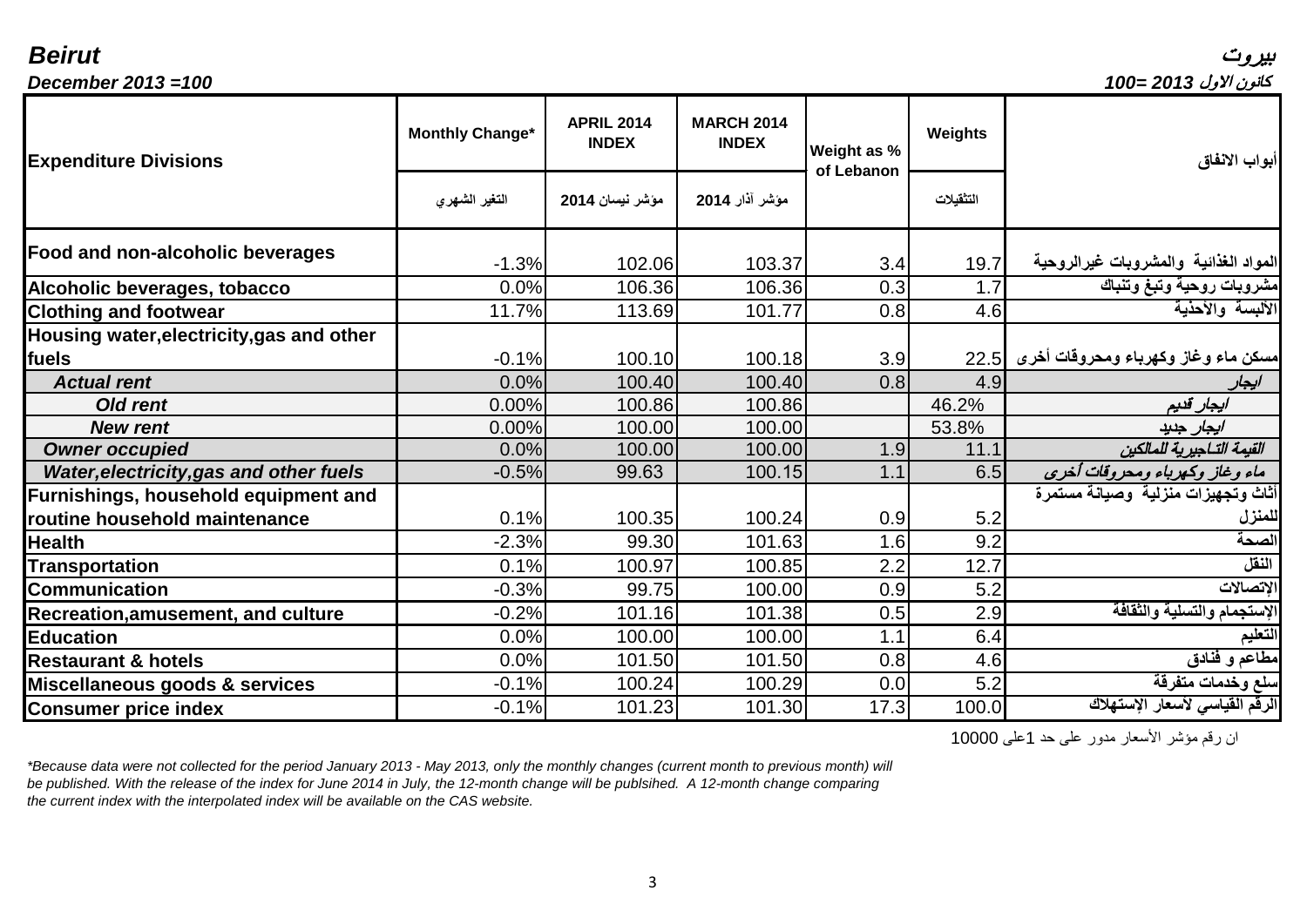| December 2013=100                                                     |                        |                                   |                                   |             |           | كانون الاول 2013 =100                              |
|-----------------------------------------------------------------------|------------------------|-----------------------------------|-----------------------------------|-------------|-----------|----------------------------------------------------|
|                                                                       | <b>Monthly Change*</b> | <b>APRIL 2014</b><br><b>INDEX</b> | <b>MARCH 2014</b><br><b>INDEX</b> | Weight as % | Weights   | أبواب الانفاق                                      |
| <b>Expenditure Divisions</b>                                          | التغير الشهري          | مؤشر نيسان 2014                   | مؤشر آذار 2014                    | of Lebanon  | التثقيلات |                                                    |
| Food and non-alcoholic beverages                                      | $-1.0%$                | 102.13                            | 103.15                            | 8.3         | 18.6      | المواد الغذائية والمشروبات غيرالروحية              |
| Alcoholic beverages, tobacco                                          | 0.0%                   | 105.58                            | 105.54                            | 0.6         | 1.3       | مشروبات روحية وتبغ وتنباك                          |
| <b>Clothing and footwear</b>                                          | 4.0%                   | 111.67                            | 107.40                            | 2.5         | 5.6       | الألبسة والأحذية                                   |
| Housing water, electricity, gas and other<br>fuels                    | 0.4%                   | 101.11                            | 100.73                            | 12.9        |           | مسكن ماء وغاز وكهرباء ومحروقات أخرى $\,$ 28.9 $\,$ |
| <b>Actual rent</b>                                                    | 0.3%                   | 100.41                            | 100.14                            | 2.0         | 4.4       | ايجار                                              |
| <b>Old rent</b>                                                       | 0.0%                   | 100.00                            | 100.00                            |             | 42.5%     | ايجار قديم                                         |
| <b>New rent</b>                                                       | 0.5%                   | 100.72                            | 100.25                            |             | 57.5%     | ايجار جديد                                         |
| <b>Owner occupied</b>                                                 | 0.5%                   | 100.72                            | 100.25                            | 6.1         | 13.7      | القيمة التـاجيرية للمالكين                         |
| Water, electricity, gas and other fuels                               | 0.3%                   | 102.50                            | 102.16                            | 4.8         | 10.8      | ماء وغاز وكهرباء ومحروقات أخرى                     |
| Furnishings, household equipment and<br>routine household maintenance | $-0.3%$                | 100.41                            | 100.71                            | 1.6         | 3.6       | أثاث وتجهيزات منزلية وصيانة مستمرة<br>للمنزل       |
| <b>Health</b>                                                         | $-2.1%$                | 99.22                             | 101.39                            | 3.1         | 7.0       | الصحة                                              |
| <b>Transportation</b>                                                 | 0.3%                   | 100.96                            | 100.63                            | 6.6         | 14.8      | النقل                                              |
| <b>Communication</b>                                                  | 0.0%                   | 100.00                            | 100.01                            | 2.4         | 5.4       | الإتصالات                                          |
| Recreation, amusement, and culture                                    | 0.1%                   | 100.70                            | 100.61                            | 0.9         | 2.0       | الإستجمام والتسلية والثقافة                        |
| <b>Education</b>                                                      | 0.0%                   | 100.11                            | 100.11                            | 2.9         | 6.5       | التعليم                                            |
| <b>Restaurant &amp; hotels</b>                                        | $-0.2%$                | 101.90                            | 102.06                            | 1.1         | 2.5       | مطاعم و فنادق                                      |
| Miscellaneous goods & services                                        | 0.4%                   | 101.84                            | 101.47                            | 1.7         | 3.8       | سلع وخدمات متفرقة                                  |
| <b>Consumer price index</b>                                           | 0.0%                   | 101.66                            | 101.67                            | 44.6        | 100.0     | الرقم القياسى لأسعار الإستهلاك                     |

جبل لبنان *Lebanon Mount*

ان رقم مؤشر الأسعار مدور على حد 1على 10000

*\*Because data were not collected for the period January 2013 - May 2013, only the monthly changes (current month to previous month) will be published. With the release of the index for June 2014 in July, the 12-month change will be publsihed. A 12-month change comparing the current index with the interpolated index will be available on the CAS website.*

### 4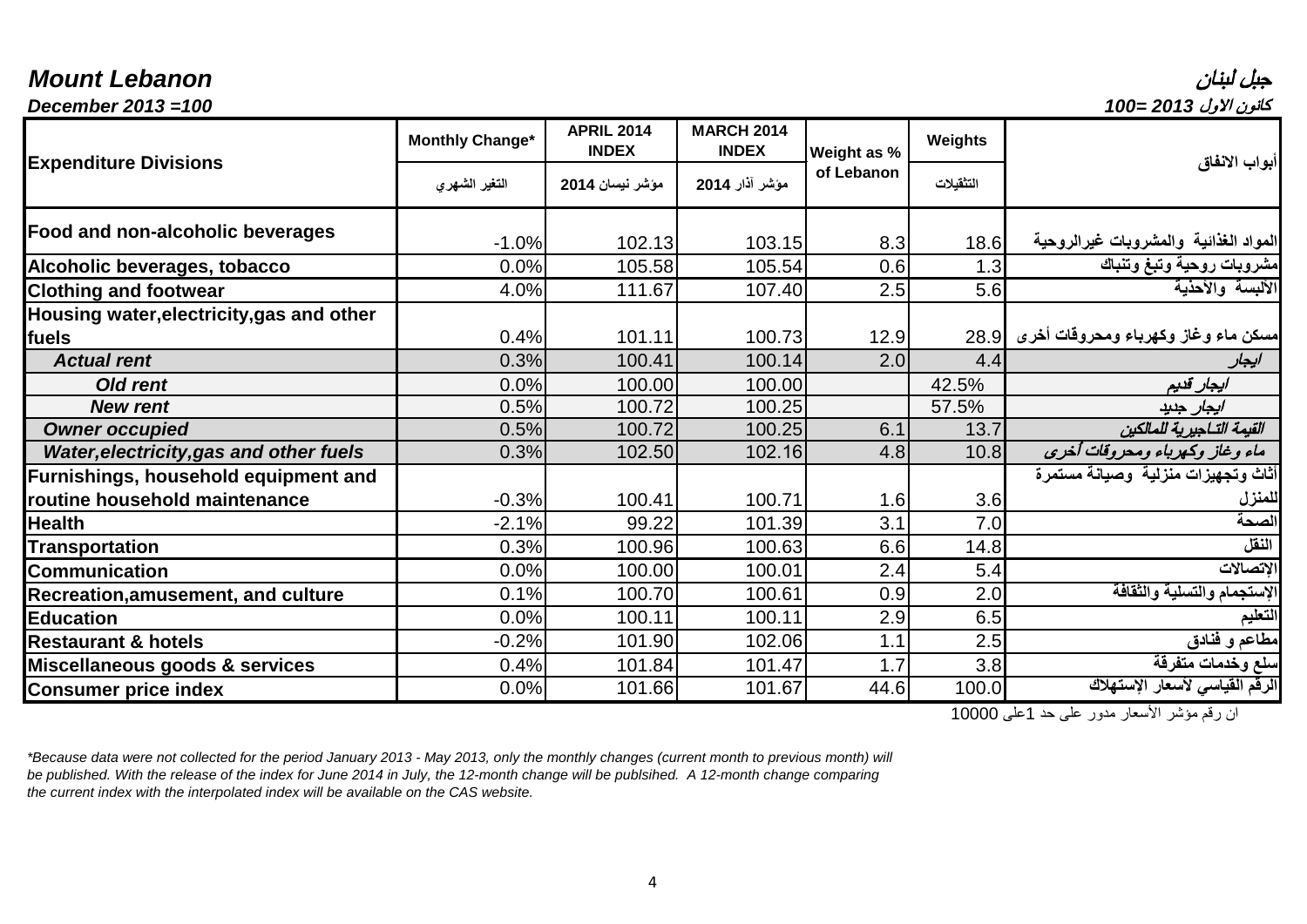| December $2013 = 100$                     |                        |                                   |                                   |             |           | كانون الإول 2013 = 100                             |
|-------------------------------------------|------------------------|-----------------------------------|-----------------------------------|-------------|-----------|----------------------------------------------------|
| <b>Expenditure Divisions</b>              | <b>Monthly Change*</b> | <b>APRIL 2014</b><br><b>INDEX</b> | <b>MARCH 2014</b><br><b>INDEX</b> | Weight as % | Weights   | أبواب الانفاق                                      |
|                                           | التغير الشهرى          | مؤشر نيسان 2014                   | مؤشر آذار 2014                    | of Lebanon  | التثقيلات |                                                    |
| Food and non-alcoholic beverages          | $-2.0%$                | 101.10                            | 103.16                            | 3.4         | 24.6      | المواد الغذائية والمشروبات غيرالروحية              |
| Alcoholic beverages, tobacco              | 0.3%                   | 106.60                            | 106.32                            | 0.2         | 1.4       | مشروبات روحية وتبغ وتنباك                          |
| <b>Clothing and footwear</b>              | 0.8%                   | 110.05                            | 109.13                            | 0.8         | 5.8       | الألبسة والأحذية                                   |
| Housing water, electricity, gas and other |                        |                                   |                                   |             |           |                                                    |
| fuels                                     | 0.2%                   | 103.16                            | 102.99                            | 4.5         |           | مسكن ماء وغاز وكهرباء ومحروقات أخرى $\,$ 32.6 $\,$ |
| <b>Actual rent</b>                        | 0.4%                   | 103.38                            | 102.92                            | 0.3         | 2.2       | ايجار                                              |
| <b>Old rent</b>                           | 0.0%                   | 100.00                            | 100.00                            |             | 41.0%     | ايجار قديم                                         |
| <b>New rent</b>                           | 0.8%                   | 105.80                            | 105.00                            |             | 59.0%     | ايجار جديد                                         |
| <b>Owner occupied</b>                     | 0.8%                   | 105.80                            | 105.00                            | 2.2         | 16.0      | القيمة التـاجيرية للمالكين                         |
| Water, electricity, gas and other fuels   | $-0.7%$                | 99.49                             | 100.24                            | 2.0         | 14.4      | ماء وغاز وكهرباء ومحروقات أخرى                     |
| Furnishings, household equipment and      |                        |                                   |                                   |             |           | أثاث وتجهيزات منزلية وصيانة مستمرة                 |
| routine household maintenance             | $-0.4%$                | 100.10                            | 100.53                            | 0.5         | 3.6       | للمنزل                                             |
| <b>Health</b>                             | $-2.8%$                | 99.05                             | 101.94                            | 0.8         | 5.8       | الصحة                                              |
| <b>Transportation</b>                     | 2.2%                   | 102.88                            | 100.64                            | 1.6         | 11.6      | النقل                                              |
| <b>Communication</b>                      | $-0.3%$                | 99.75                             | 100.00                            | 0.4         | 2.9       | الإتصالات                                          |
| Recreation, amusement, and culture        | 0.7%                   | 99.69                             | 98.98                             | 0.3         | 2.2       | الإستجمام والتسلية والثقافة                        |
| <b>Education</b>                          | 0.0%                   | 100.00                            | 100.00                            | 0.7         | 5.1       | التعليم                                            |
| <b>Restaurant &amp; hotels</b>            | 0.1%                   | 102.21                            | 102.13                            | 0.2         | 1.4       | مطاعم و فنادق                                      |
| Miscellaneous goods & services            | $-0.1%$                | 100.13                            | 100.26                            | 0.4         | 2.9       | سلع وخدمات متفرقة                                  |
| <b>Consumer price index</b>               | $-0.4%$                | 102.27                            | 102.66                            | 13.8        | 100.0     | الرقم القياسى لأسعار الإستهلاك                     |

ان رقم مؤشر الأسعار مدور على حد 1على 10000

*\*Because data were not collected for the period January 2013 - May 2013, only the monthly changes (current month to previous month) will be published. With the release of the index for June 2014 in July, the 12-month change will be publsihed. A 12-month change comparing the current index with the interpolated index will be available on the CAS website.*

### 5

*North*

الشمال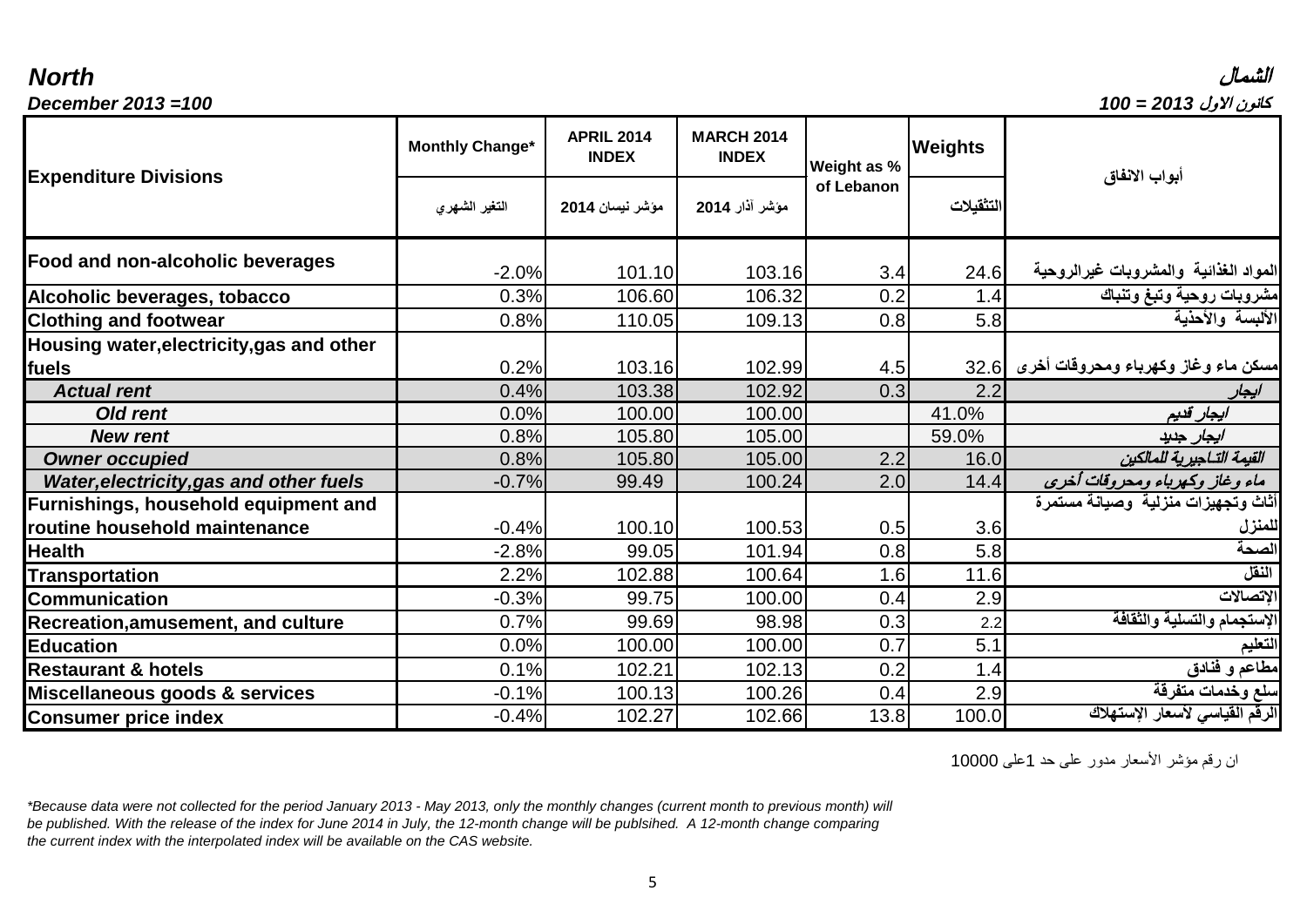البقاع *Bekaa*

| Dendd                                          |                        |                                   |                                   |                           |                | انبعا ح                               |
|------------------------------------------------|------------------------|-----------------------------------|-----------------------------------|---------------------------|----------------|---------------------------------------|
| December 2013=100                              |                        |                                   |                                   |                           |                | كانون الاول 2013 =100                 |
| <b>Expenditure Divisions</b>                   | <b>Monthly Change*</b> | <b>APRIL 2014</b><br><b>INDEX</b> | <b>MARCH 2014</b><br><b>INDEX</b> | Weight as %<br>of Lebanon | <b>Weights</b> | أبواب الانفاق                         |
|                                                | التغير الشهرى          | مؤشر نيسان 2014                   | مؤشر آذار 2014                    |                           | التثقبلات      |                                       |
| Food and non-alcoholic beverages               | $-1.6%$                | 101.65                            | 103.26                            | 2.3                       | 21.9           | المواد الغذائية والمشروبات غيرالروحية |
| Alcoholic beverages, tobacco                   | 0.0%                   | 104.11                            | 104.11                            | 0.2                       | 1.9            | مشروبات روحية وتبغ وتنباك             |
| <b>Clothing and footwear</b>                   | 23.8%                  | 121.36                            | 98.00                             | 0.7                       | 6.7            | الألبسة والأحذية                      |
| Housing water, electricity, gas and other      |                        |                                   |                                   |                           |                |                                       |
| fuels                                          | $-0.4%$                | 101.20                            | 101.66                            | 3.5                       | 33.3           | مسكن ماء وغاز وكهرباء ومحروقات أخرى   |
| <b>Actual rent</b>                             | 0.0%                   | 102.58                            | 102.58                            | 0.1                       | 0.9            | ايجار                                 |
| <b>Old rent</b>                                | 0.00%                  | 100.00                            | 100.00                            |                           | 11.3%          | ايجار قديم                            |
| <b>New rent</b>                                | 0.00%                  | 102.92                            | 102.92                            |                           | 88.7%          | ايجار جديد                            |
| <b>Owner occupied</b>                          | 0.0%                   | 102.92                            | 102.92                            | 1.4                       | 13.8           | القيمة التـاجيرية للمالكين            |
| <b>Water, electricity, gas and other fuels</b> | $-0.9%$                | 99.60                             | 100.49                            | 1.9                       | 18.7           | ماء وغاز وكهرباء ومحروقات أخرى        |
| Furnishings, household equipment and           |                        |                                   |                                   |                           |                | أثاث وتجهيزات منزلية وصيانة مستمرة    |
| routine household maintenance                  | 0.1%                   | 100.62                            | 100.52                            | 0.3                       | 2.9            | للمنزل                                |
| <b>Health</b>                                  | $-2.1%$                | 99.68                             | 101.80                            | 0.6                       | 5.7            | الصحة                                 |
| <b>Transportation</b>                          | 0.4%                   | 102.65                            | 102.24                            | 1.2                       | 11.4           | النقل                                 |
| <b>Communication</b>                           | 0.0%                   | 100.00                            | 100.00                            | 0.4                       | 3.8            | الاتصالات                             |
| Recreation, amusement, and culture             | 0.0%                   | 99.90                             | 99.92                             | 0.3                       | 2.9            | الإستجمام والتسلية والثقافة           |
| <b>Education</b>                               | 0.0%                   | 100.00                            | 100.00                            | 0.5                       | 4.8            | التعليم                               |
| <b>Restaurant &amp; hotels</b>                 | 0.0%                   | 100.73                            | 100.74                            | 0.1                       | 1.0            | مطاعم و فنادق                         |
| Miscellaneous goods & services                 | 0.1%                   | 100.55                            | 100.49                            | 0.4                       | 3.8            | سلع وخدمات متفرقة                     |
| <b>Consumer price index</b>                    | 0.5%                   | 102.33                            | 101.78                            | 10.5                      | 100.0          | الرقم القياسي لأسعار الإستهلاك        |

ان رقم مؤشر الأسعار مدور على حد 1على 10000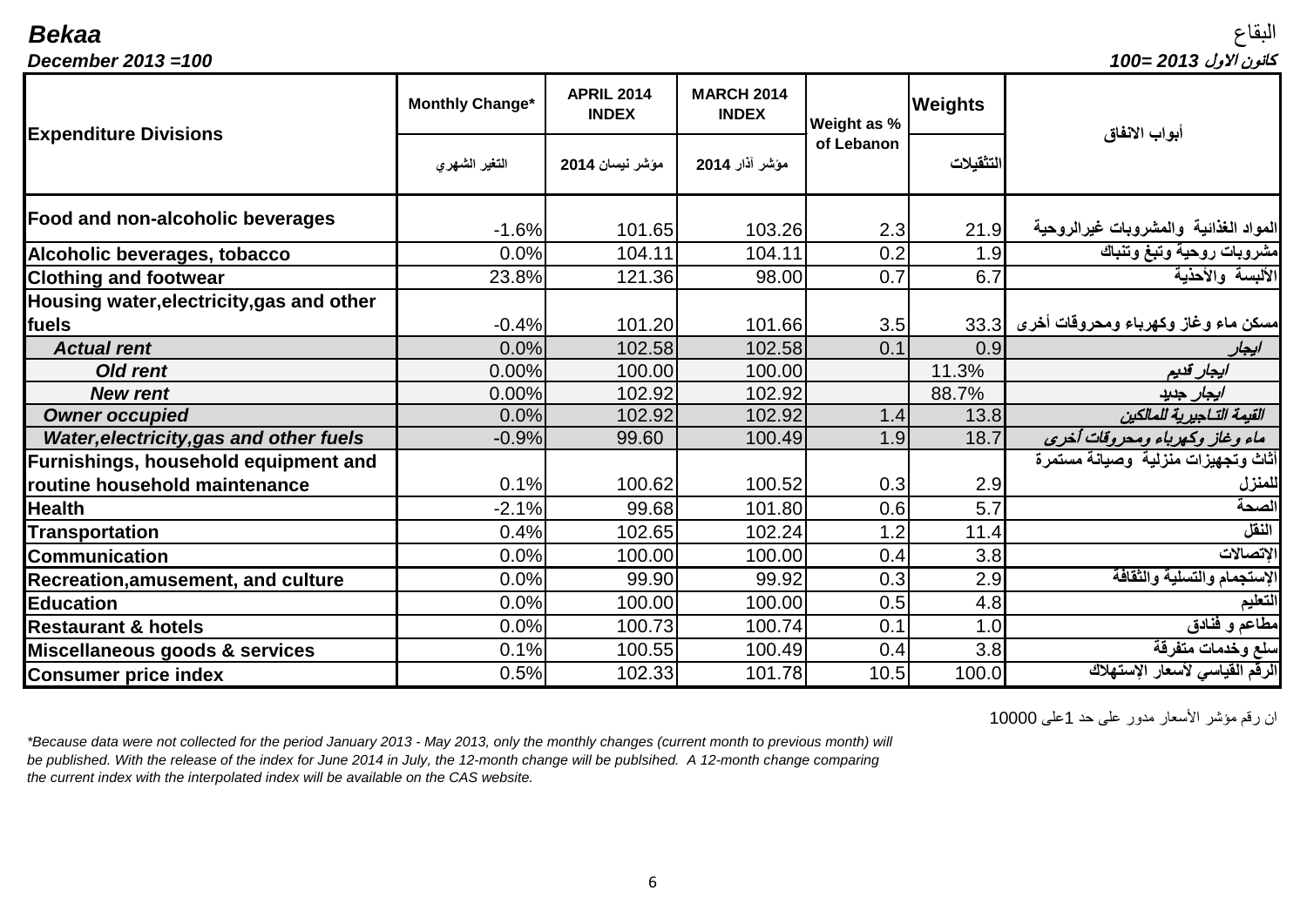الجنوب *South*

| December 2013=100                                  |                        |                                   |                                   |                           |           | كانون الاول 2013 =100                 |
|----------------------------------------------------|------------------------|-----------------------------------|-----------------------------------|---------------------------|-----------|---------------------------------------|
| <b>Expenditure Divisions</b>                       | <b>Monthly Change*</b> | <b>APRIL 2014</b><br><b>INDEX</b> | <b>MARCH 2014</b><br><b>INDEX</b> | Weight as %<br>of Lebanon | Weights   |                                       |
|                                                    | التغير الشهري          | مؤشر نيسان 2014                   | مؤشر آذار 2014                    |                           | التثقيلات | أبواب الانفاق                         |
| Food and non-alcoholic beverages                   | $-2.5%$                | 100.93                            | 103.51                            | 1.8                       | 23.1      | المواد الغذائية والمشروبات غيرالروحية |
| Alcoholic beverages, tobacco                       | 0.1%                   | 106.54                            | 106.47                            | 0.1                       | 1.3       | مشروبات روحية وتبغ وتنباك             |
| <b>Clothing and footwear</b>                       | 5.7%                   | 113.07                            | 107.01                            | 0.4                       | 5.1       | الألبسة والأحذية                      |
| Housing water, electricity, gas and other<br>fuels | $-0.5%$                | 99.55                             | 100.06                            | 2.2                       | 28.2      | مسكن ماء وغاز وكهرباء ومحروقات أخرى   |
| <b>Actual rent</b>                                 | 0.0%                   | 100.00                            | 100.00                            | 0.2                       | 2.2       | ايجار                                 |
| <b>Old rent</b>                                    | 0.0%                   | 100.00                            | 100.00                            |                           | 19.7%     | ايجار قديم                            |
| <b>New rent</b>                                    | 0.0%                   | 100.00                            | 100.00                            |                           | 80.3%     | ايجار جنيد                            |
| <b>Owner occupied</b>                              | 0.0%                   | 100.00                            | 100.00                            | 0.9                       | 12.1      | القيمة التـاجيرية للمالكين            |
| Water, electricity, gas and other fuels            | $-1.3%$                | 98.80                             | 100.15                            | 1.1                       | 13.9      | ماء وغاز وكهرباء ومحروقات أخرى        |
| Furnishings, household equipment and               |                        |                                   |                                   |                           |           | أثاث وتجهيزات منزلية وصيانة مستمرة    |
| <b>Iroutine household maintenance</b>              | $-0.4%$                | 101.51                            | 101.88                            | 0.2                       | 2.6       | للمنزل                                |
| <b>Health</b>                                      | $-1.8%$                | 98.84                             | 100.64                            | 0.9                       | 11.5      | الصحة                                 |
| <b>Transportation</b>                              | 0.4%                   | 101.55                            | 101.11                            | 0.9                       | 11.5      | النقل                                 |
| <b>Communication</b>                               | $-0.2%$                | 99.85                             | 100.00                            | 0.3                       | 3.8       | الاتصالات                             |
| <b>Recreation, amusement, and culture</b>          | 0.0%                   | 100.48                            | 100.53                            | 0.1                       | 1.3       | الإستجمام والتسلية والثقافة           |
| <b>Education</b>                                   | 0.0%                   | 100.31                            | 100.31                            | 0.4                       | 5.1       | التعليم                               |
| <b>Restaurant &amp; hotels</b>                     | 0.1%                   | 101.82                            | 101.71                            | 0.2                       | 2.6       | مطاعم و فنادق                         |
| Miscellaneous goods & services                     | 0.0%                   | 101.00                            | 100.97                            | 0.3                       | 3.8       | سلع وخدمات متفرقة                     |
| <b>Consumer price index</b>                        | $-0.7%$                | 101.02                            | 101.70                            | 7.8                       | 100.0     | الرقم القياسي لأسعار الإستهلاك        |

ان رقم مؤشر الأسعار مدور على حد 1على 10000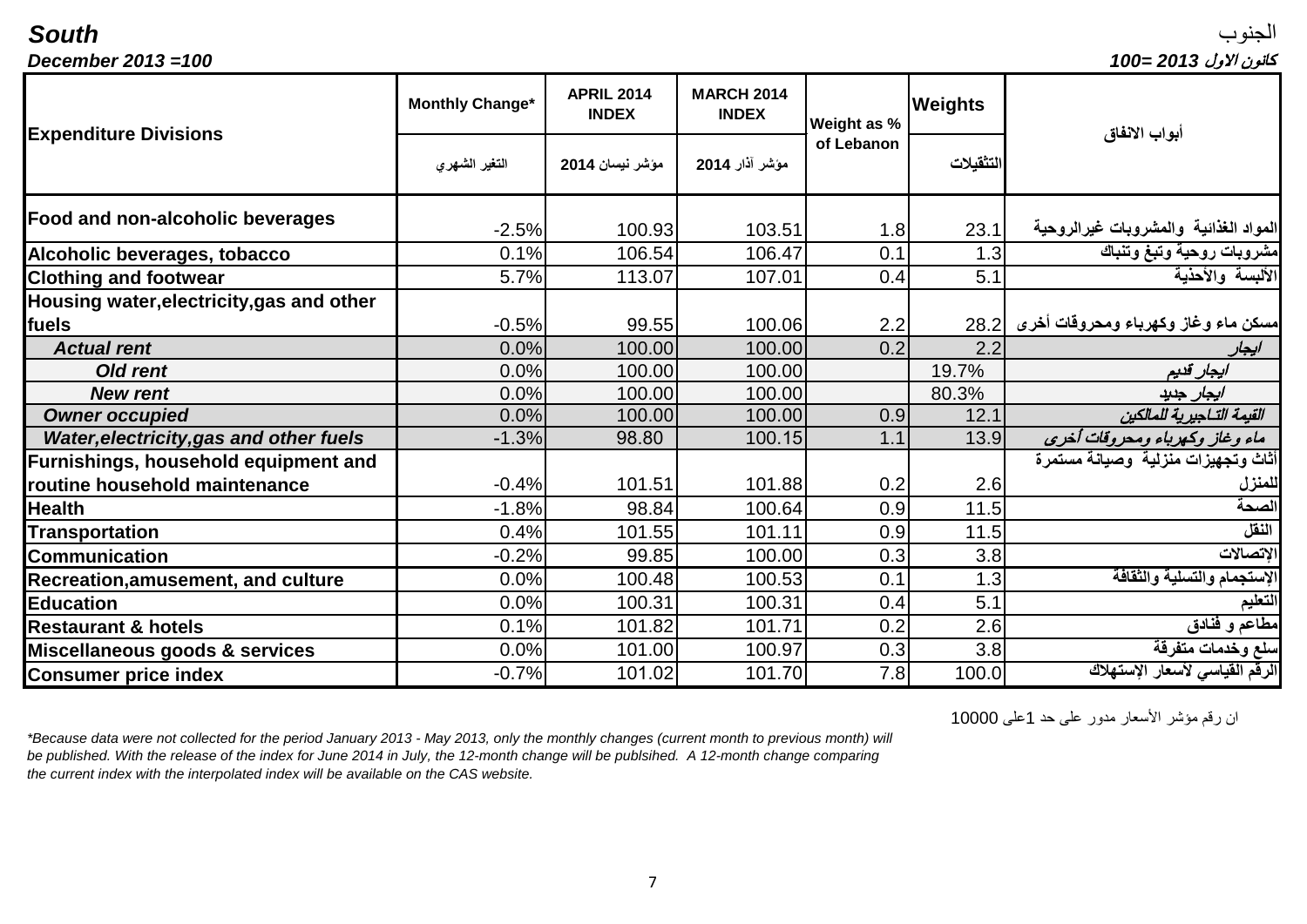*December 2013 =100*

| $D$ eceniber zu is $=100$                          |                        |                                   |                                   |             |           |                                       |
|----------------------------------------------------|------------------------|-----------------------------------|-----------------------------------|-------------|-----------|---------------------------------------|
|                                                    | <b>Monthly Change*</b> | <b>APRIL 2014</b><br><b>INDEX</b> | <b>MARCH 2014</b><br><b>INDEX</b> | Weight as % | Weights   | أبواب الانفاق                         |
| <b>Expenditure Divisions</b>                       | التغير الشهري          | مؤشر نيسان 2014                   | مؤشر آذار 2014                    | of Lebanon  | التثقيلات |                                       |
| Food and non-alcoholic beverages                   | $-1.0%$                | 100.11                            | 101.13                            | 1.4         | 24.1      | المواد الغذائية والمشروبات غيرالروحية |
| Alcoholic beverages, tobacco                       | $-1.8%$                | 105.17                            | 107.08                            | 0.1         | 1.7       | مشروبات روحية وتبغ وتنباك             |
| <b>Clothing and footwear</b>                       | $-3.7%$                | 101.40                            | 105.28                            | 0.2         | 3.4       | الألبسة والأحذية                      |
| Housing water, electricity, gas and other<br>fuels | $-0.9%$                | 101.92                            | 102.80                            | 1.6         | 27.6      | مسكن ماء وغاز وكهرباء ومحروقات أخرى   |
| <b>Actual rent</b>                                 | 0.0%                   | 103.94                            | 103.94                            | 0.03        | 0.5       | ايجار                                 |
| <b>Old rent</b>                                    | 0.0%                   | 100.00                            | 100.00                            |             | 13.3%     | ايجار قديم                            |
| <b>New rent</b>                                    | 0.0%                   | 104.56                            | 104.56                            |             | 86.7%     | ايجار جديد                            |
| <b>Owner occupied</b>                              | 0.00                   | 104.56                            | 104.56                            | 0.55        | 9.5       | القيمة التـاجيرية للمالكين            |
| Water, electricity, gas and other fuels            | $-1.5%$                | 99.99                             | 101.52                            | 1.0         | 17.6      | ماء وغاز وكهرباء ومحروقات أخرى        |
| Furnishings, household equipment and               |                        |                                   |                                   |             |           | أثاث وتجهيزات منزلية وصيانة مستمرة    |
| routine household maintenance                      | 0.3%                   | 101.18                            | 100.87                            | 0.2         | 3.4       | للمنزل                                |
| <b>Health</b>                                      | $-1.4%$                | 100.21                            | 101.65                            | 0.9         | 15.5      | لصحة                                  |
| <b>Transportation</b>                              | 0.4%                   | 100.67                            | 100.31                            | 0.6         | 10.3      | النقل                                 |
| <b>Communication</b>                               | $-1.2%$                | 98.78                             | 100.00                            | 0.2         | 3.4       | الإتصالات                             |
| <b>Recreation, amusement, and culture</b>          | 0.0%                   | 100.33                            | 100.29                            | 0.1         | 1.7       | الإستجمام والتسلية والثقافة           |
| <b>Education</b>                                   | 0.0%                   | 100.00                            | 100.00                            | 0.2         | 3.4       | لتعليم                                |
| <b>Restaurant &amp; hotels</b>                     | $-0.1%$                | 102.44                            | 102.57                            | 0.1         | 1.7       | مطاعم و فنادق                         |

**سلع وخدمات متفرقة** 3.4 0.2 100.48 100.50 0.0% **services & goods Miscellaneous Consumer price index 100.9% 100.81 101.73 5.8 100.0 Consumer** price index 100.0

*\*Because data were not collected for the period January 2013 - May 2013, only the monthly changes (current month to previous month) will be published. With the release of the index for June 2014 in July, the 12-month change will be publsihed. A 12-month change comparing the current index with the interpolated index will be available on the CAS website.*

ان رقم مؤشر الأسعار مدور على حد 1على 10000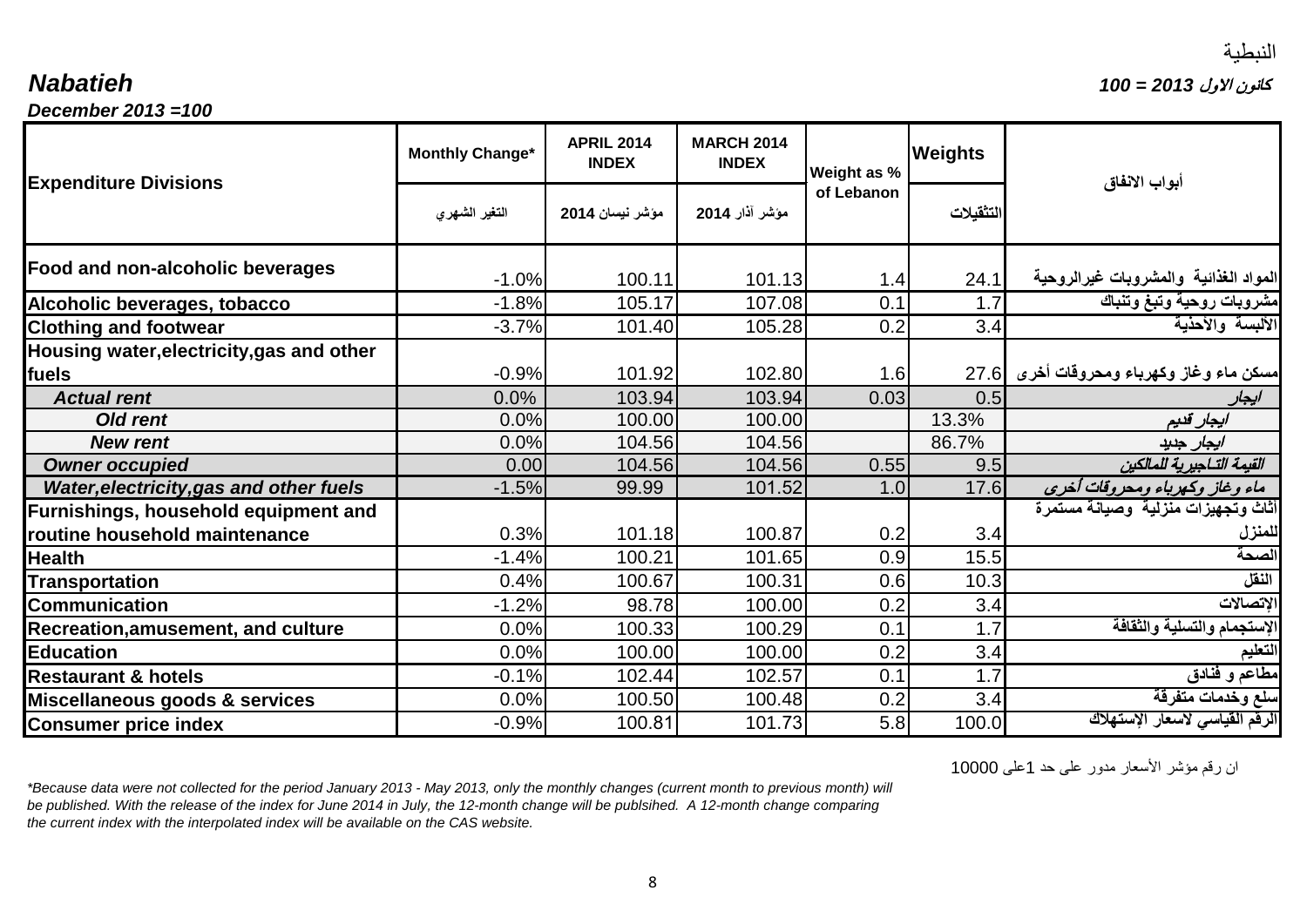# جداول اضافية

**Public Education** 100.00% 100.00 100.00 100.00 0.25% **Private Education** 100.00% 100.00 100.00 100.00 5.51%

**Monthly Change Apr-14 Mar-14 Weights التثقيلات آذار 2014 نيسان 2014 التغير الشهري**

**التعليم Education**

# لبنان *Lebanon*

| $-0.06%$              |            |           | 0.09%                                                                                 | برامج تعليمية اخرى             |
|-----------------------|------------|-----------|---------------------------------------------------------------------------------------|--------------------------------|
| 0.00%                 |            |           | 0.530%                                                                                | قرطاسية وكتب مدرسية            |
| 0.00%                 |            |           | 6.38%                                                                                 | الرقم القياسي لأسعار التعليم   |
|                       |            |           |                                                                                       | لبنان                          |
|                       |            |           |                                                                                       | كانون الإول 2013=100           |
| <b>Monthly Change</b> | Apr-14     | Mar-14    | Weights                                                                               | المحروقات                      |
| التغير الشهري         | نيسان 2014 | آذار 2014 | التثقيلات                                                                             |                                |
| $-0.40%$              | 100.84     |           | 1.15%                                                                                 | غاز                            |
| $-1.69%$              | 98.01      |           | 3.27%                                                                                 | وقود سائل                      |
| 0.00%                 |            | 105.24    | 0.52%                                                                                 | وقود صلب                       |
|                       |            |           |                                                                                       |                                |
| 0.63%                 | 100.74     | 100.12    | 5.20%                                                                                 | وقود وزيوت وسائل النقل         |
| $-0.28%$              | 100.09     | 100.37    | 10.13%                                                                                | الرقم القياسي لأسعار المحروقات |
|                       |            |           | 103.36<br>103.43<br>101.03<br>101.03<br>100.13<br>100.13<br>101.25<br>99.70<br>105.24 |                                |

بناء على طلب المستخدمين، تمّ استحداث جدولين إضافيين لتوفير صورة أوضح وأشمل عن تغيّر أسعار التعليم والوقود. إذ يقتصر مؤشر التعليم الذي تنشره إدارة الاحصاء المركزي شهرياً على تغيّر السعر الذي يطرأ على رسوم التسجيل والأقساط فقط. بينما نفقات التعليم الاضافية مدرجة تحت بنود إنفاق أخرى. فالكتب المدرسية مدرجة مثلاً تحت بند الاستجمام والتسلية والثقافة. وكما التعليم كذلك الوقود، فالوقود المنزلي مدرج تحت بند المسكن، في حين أن الوقود وزيوت التشحيم للسيارات مدرج تحت بند النقل.تجدر الاشارة إلى أن هذه الجداول تكميلية و يتمّ نشرها لأغراض إعلامية فقط تلبية لاحتياجات المستخدم

## **التعليم الرسمي التعليم الخاص**

كانون الاول *2013=100 100= 2013 December*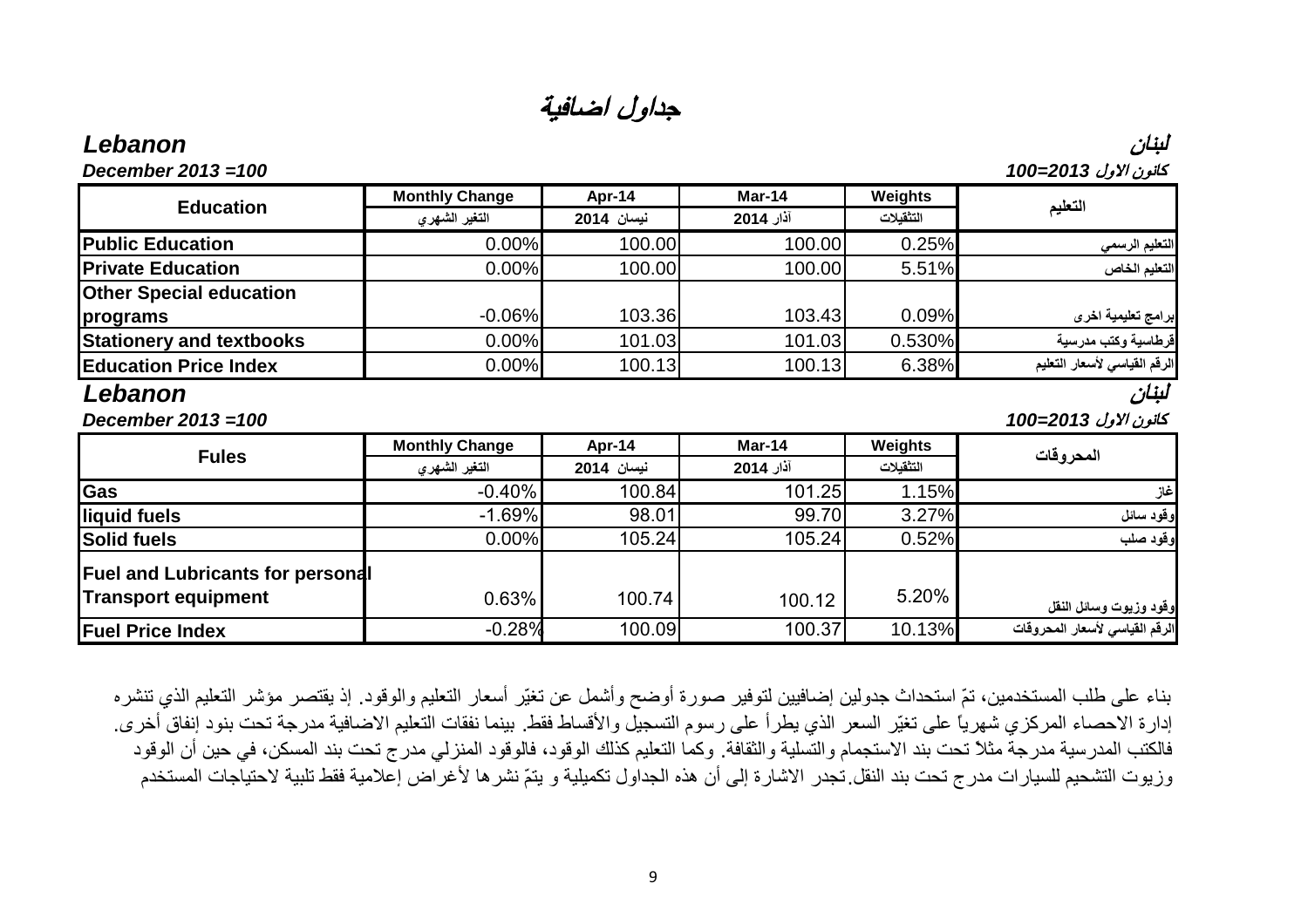# **الرقم القياسي لاسعار الاستهلاك في لبنان والمحافظات لشهر نيسان 2014**

- **1.** سجل مؤشر اسعار الاستهلاك في لبنان لشهر نيسان 2014 انخفاضا" وقدره %0.1 بالنسبة لشهر آذار **,**<sup>2014</sup> كما سجل هذا الرقم على صعيد المحافظات ما يلي :
	- انخفضا" في بیروت وقدره 0.1 %
		- . ثباتا" في محافظة جبل لبنان
	- انخفضا" في محافظة الشمال وقدره %0.4
	- ارتفاعا" في محافظة البقاع وقدره %0.5
	- انخفضا" في محافظة الجنوب وقدره 0.7 %
	- انخفضا" في محافظة النبطیة وقدره %0.9

*<sup>U</sup>* يمكن مراجعة الارقام القياسية السابقة على صفحة الانترنت الخاصة بالادارة على[lb.gov.cas.](http://www.cas.gov.lb/)*U*www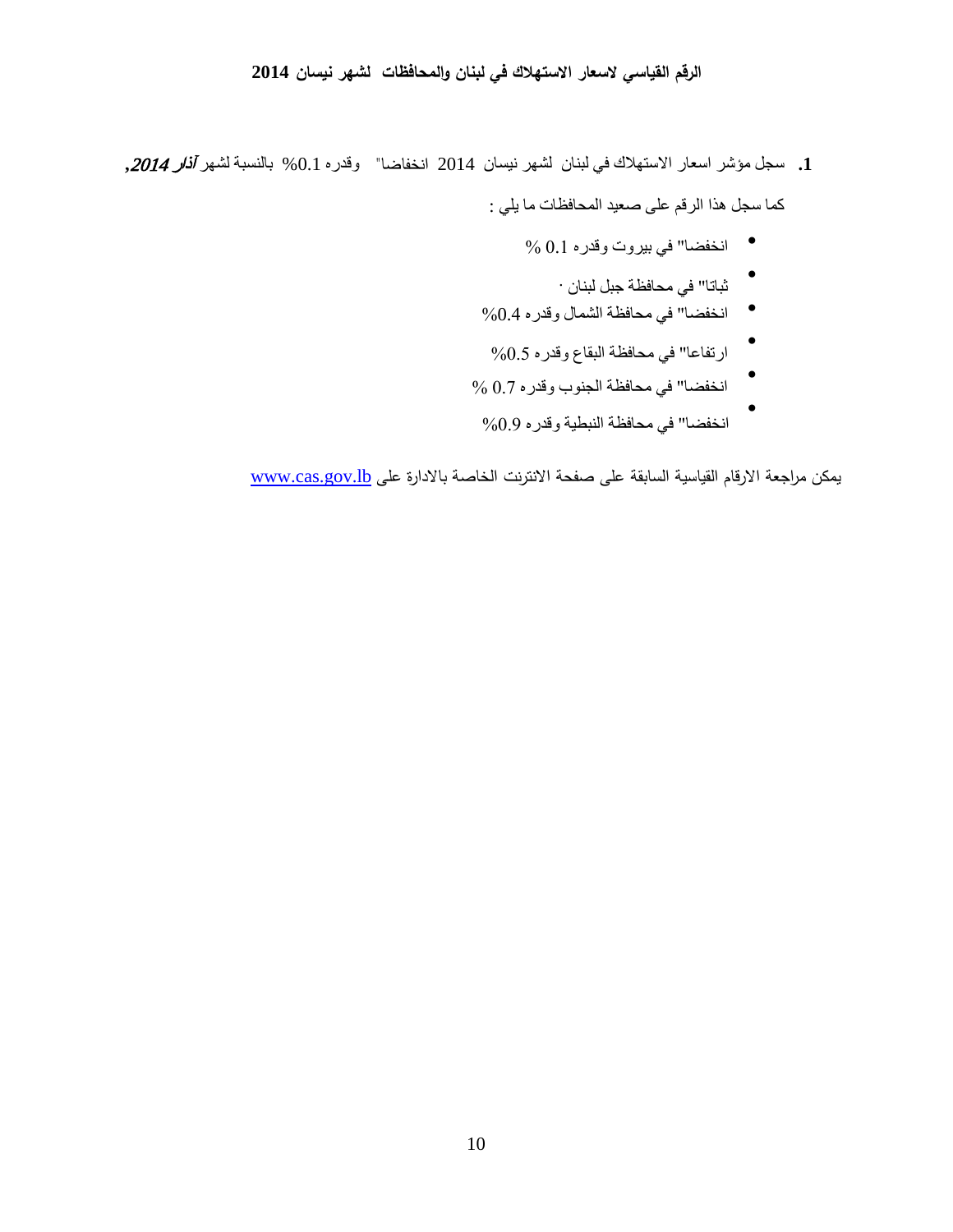**.1 المواد الغذائية والمشروبات غير الروحية** : سجل مستوى اسعار هذا البند انخفاضا" في لبنان وقدره ,%1.4 مع



الاشارة الى ان هذا البند قد انخفض في كافة المحافظات بنسبة تترواح بين %2.5 و %1 .

ً في محافظة الشمال وقدره %0.3 **.2 المشروبات الروحية والتبغ والتنباك:** سجل مستوى اسعار هذا البند ارتفاعا وارتفاعا" في محافظة الجنوب وقدره %0.1 وانخفاضا" في محافظة النبطية وقدره %1.8 , وسجل ثباتا" في باقي المحافظات .

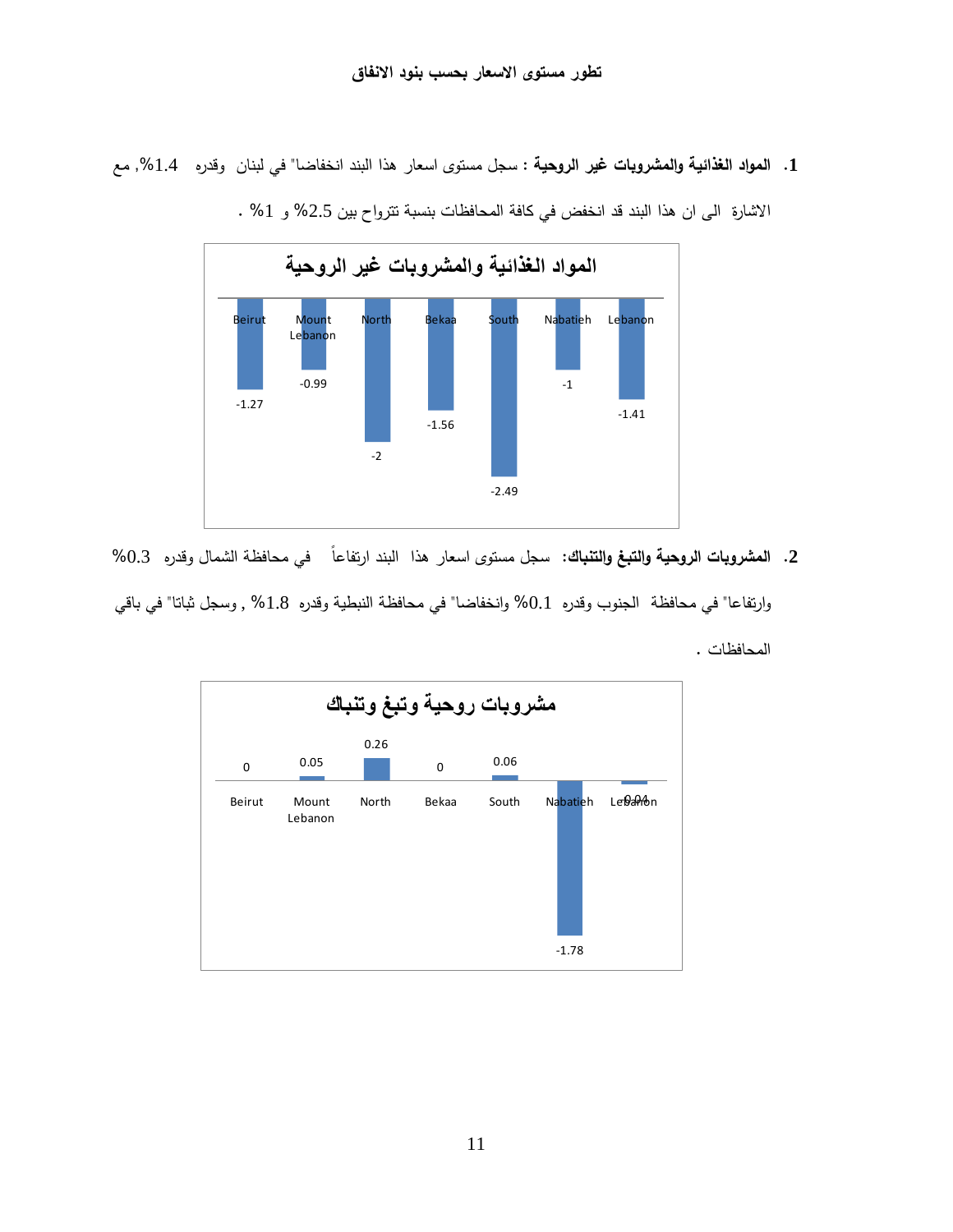**.3 الالبسة والاحذية:** سجل مستوى اسعار هذا البند ارتفاعا" في لبنان وقدره ,6.7% مع الاشارة الى ان هذا البند قد



انخفض في محافظة النبطية 3.7% وارتفع في باقي المحافظات بنسبة تتراوح بين 23.8% و 0.8%.

**.4 المسكن والماء والغاز والكهرباء والمحروقات :** سجل مستوى اسعار هذا البند اجماليا" ارتفاعا" في لبنان وقدره

%0.1

أ - المسكن: سجل مستوى اسعار الايجارات ثباتا" في كافة المحافظات باستثناء محافظة جبل لبنان حيث

سجل ارتفاعا" %0.3 ومحافظة الشمال %0.4 وانخفاضا" في محافظة النبطية وقدره .%0.9

ب - ماء وغاز وكهرباء للمنزل ومحروقات اخرى : سجل مستوى اسعار هذا البند انخفاضا" في لبنان

وقدره 0.3%مع الاشارة الى ان هذا البند ارتفع في محافظة جبل لبنان وقدره ,%3.0 وقد انخفض في باقي المحافظات بنسبة تترواح بین0.5 % و %5.1

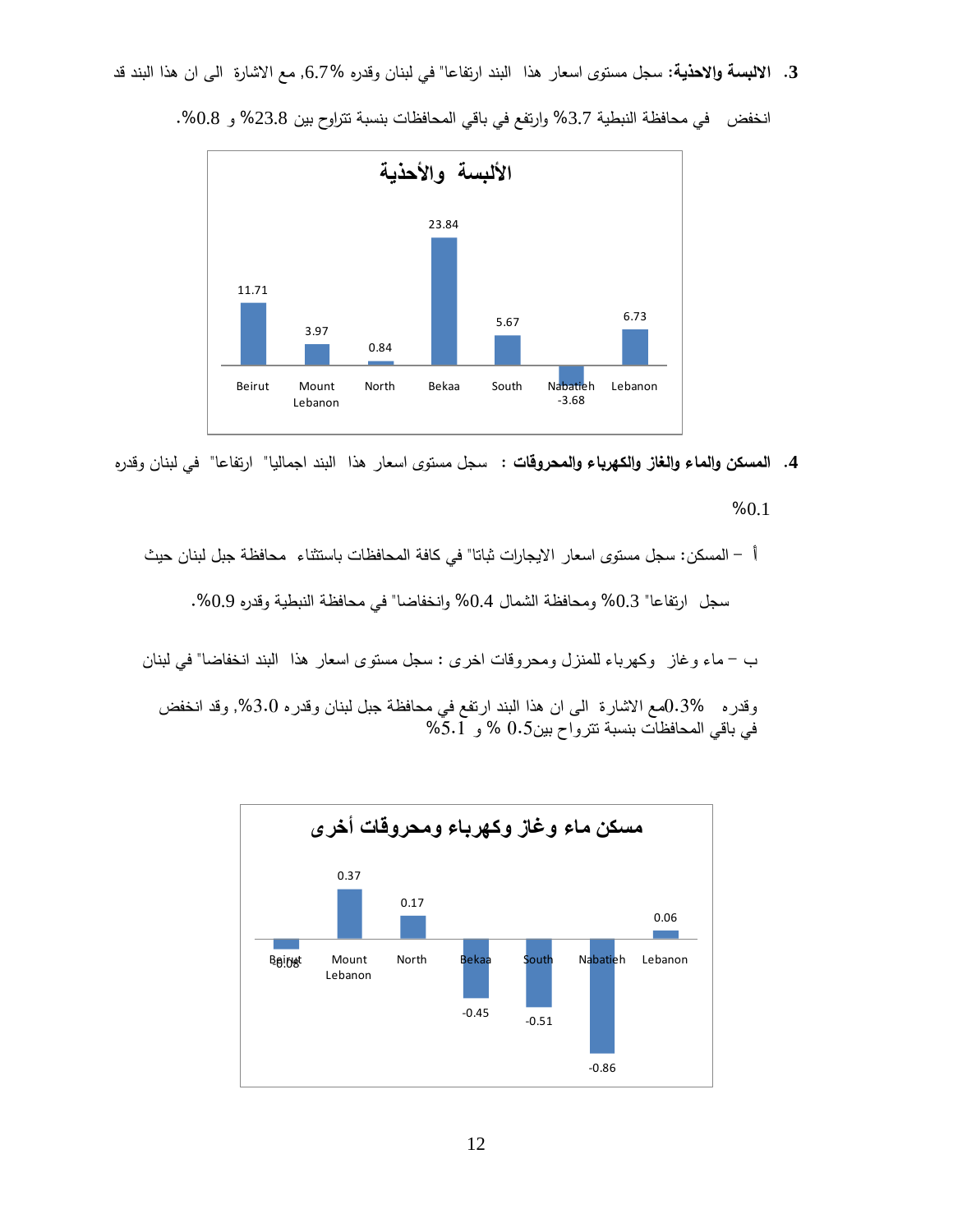**.5 الاثاث والتجهيزات المنزلية والصيانة المستمرة للمنزل** سجل مستوى اسعار هذا البند انخفاضا" في لبنان وقدره

,0.1% مع الاشارة الى ان هذا البند قد ارتفع في محافظتي بيروت والبقاع %0.1 ومحافظة النبطية %0.3 وانخفض في باقي المحافظات بنسبة تترواح بين 0.3% و0.4%.



**.6 الصحة** سجل مستوى اسعار هذا البند انخفاضا" في لبنان وقدره % 2.1 , مع الاشارة الى ان هذا البند قد سجل



انخفاضا" في كافة المحافظات بنسبة تتراوح بين 2.8% و 1.4%.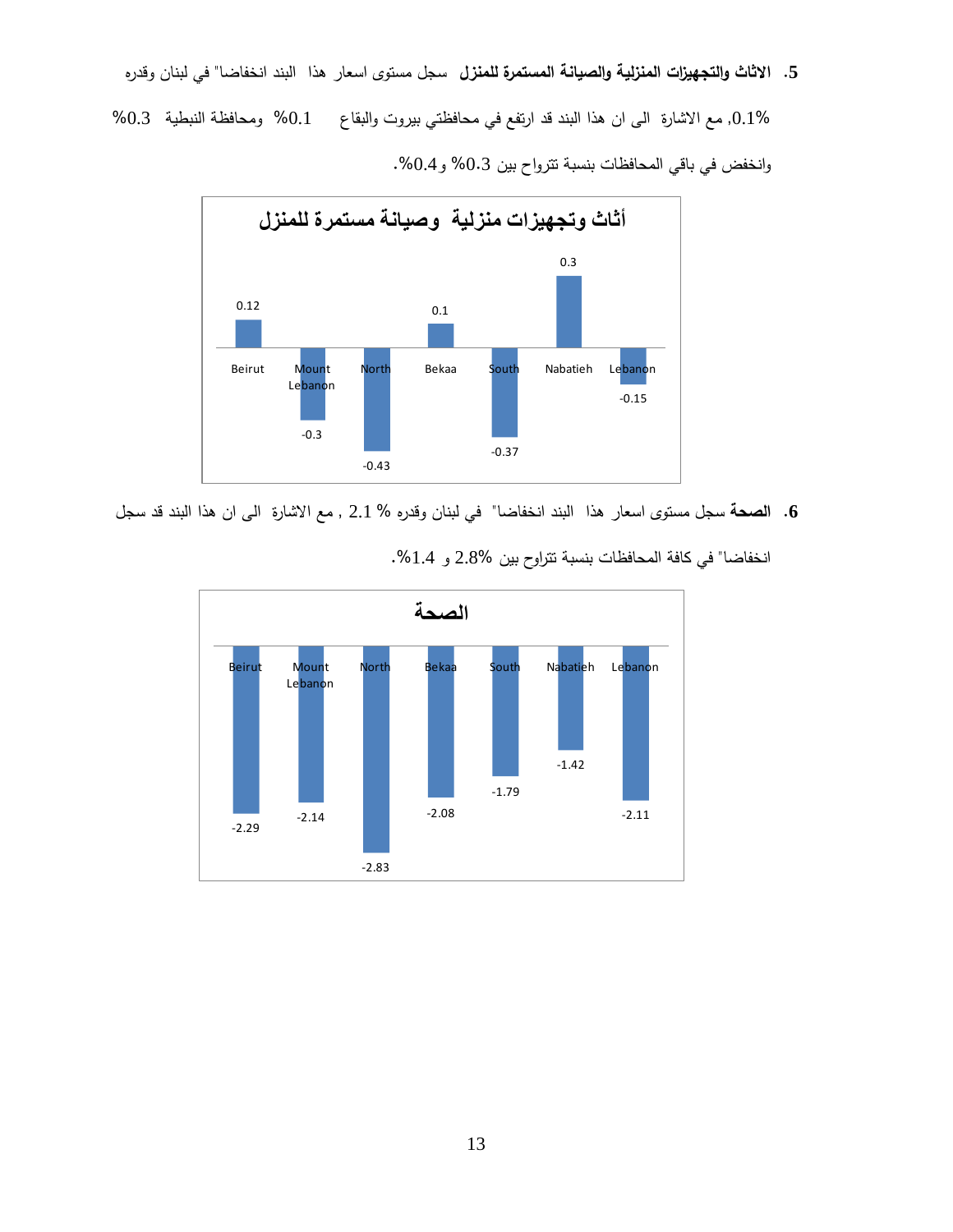7. ا**لنقل** سجل مستوى اسعار هذا البند في لبنان ارتفاعاً بنسبة % 0.5 ,مع الاشارة الى ان هذا البند قد سجل



ارتفاعا" في كافة المحافظات بنسبة تتراوح بين %2.2 و .%0.1

**.8 الاتصالات** سجل مستوى اسعار هذا البند انخفاضا" في لبنان وقدره %0.1 مع الاشارة الى ان هذا البند سجل

ثباتا" في محافظتي جبل لبنان والبقاع وانخفض في باقي المحافظات.

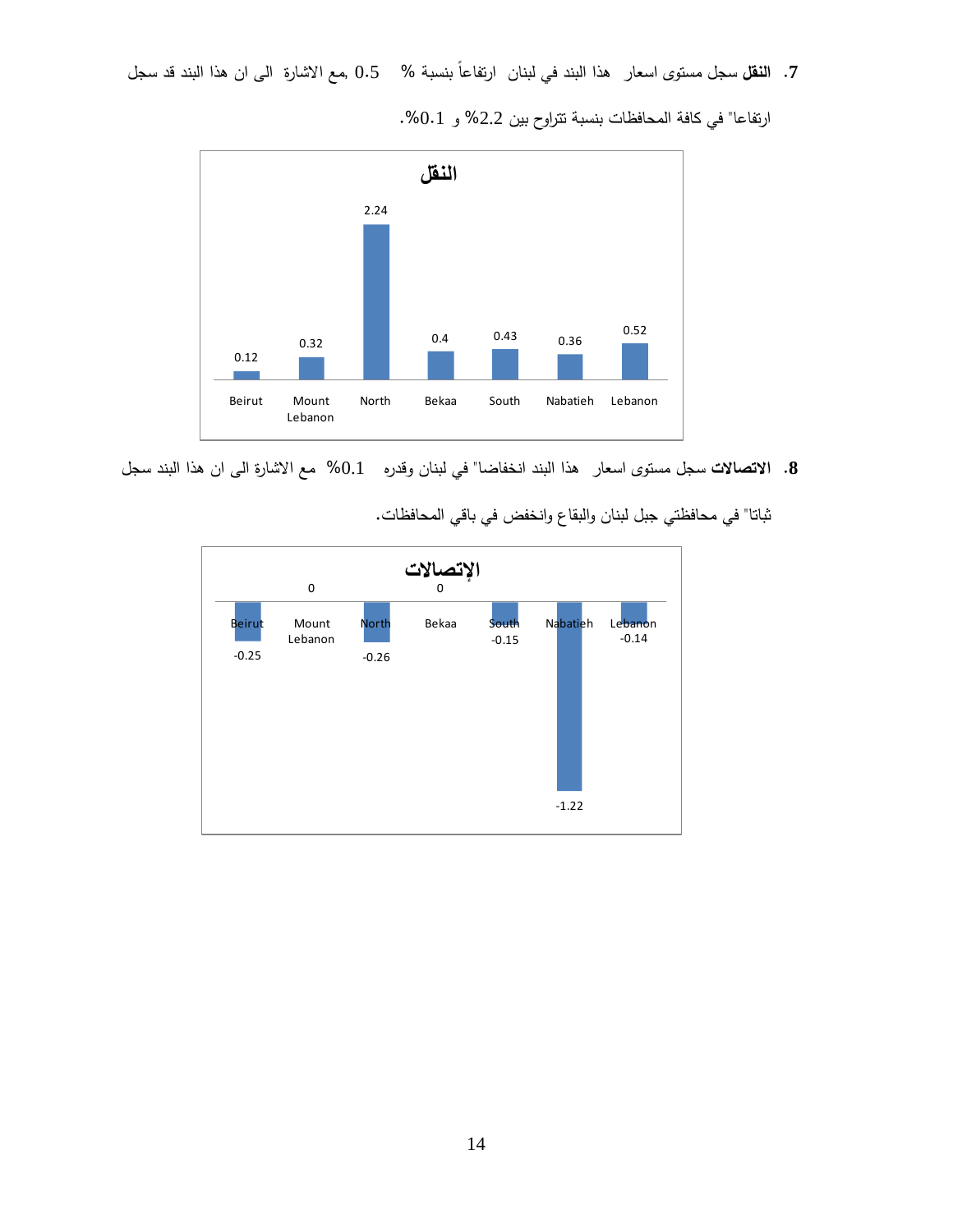ً في محافظة جبل لبنان %0.1 ومحافظة **.9 الاستجمام والتسلية والثقافة** سجل مستوى اسعار هذا البند ارتفاعا



الشمال %0.7 وانخفض في محافظة بيروت %0.2 وسجل ثباتا" في كافة المحافظات .

**.10 التعليم** سجل مستوى الأسعار في هذا البند ثباتا" في كافة المحافظات .

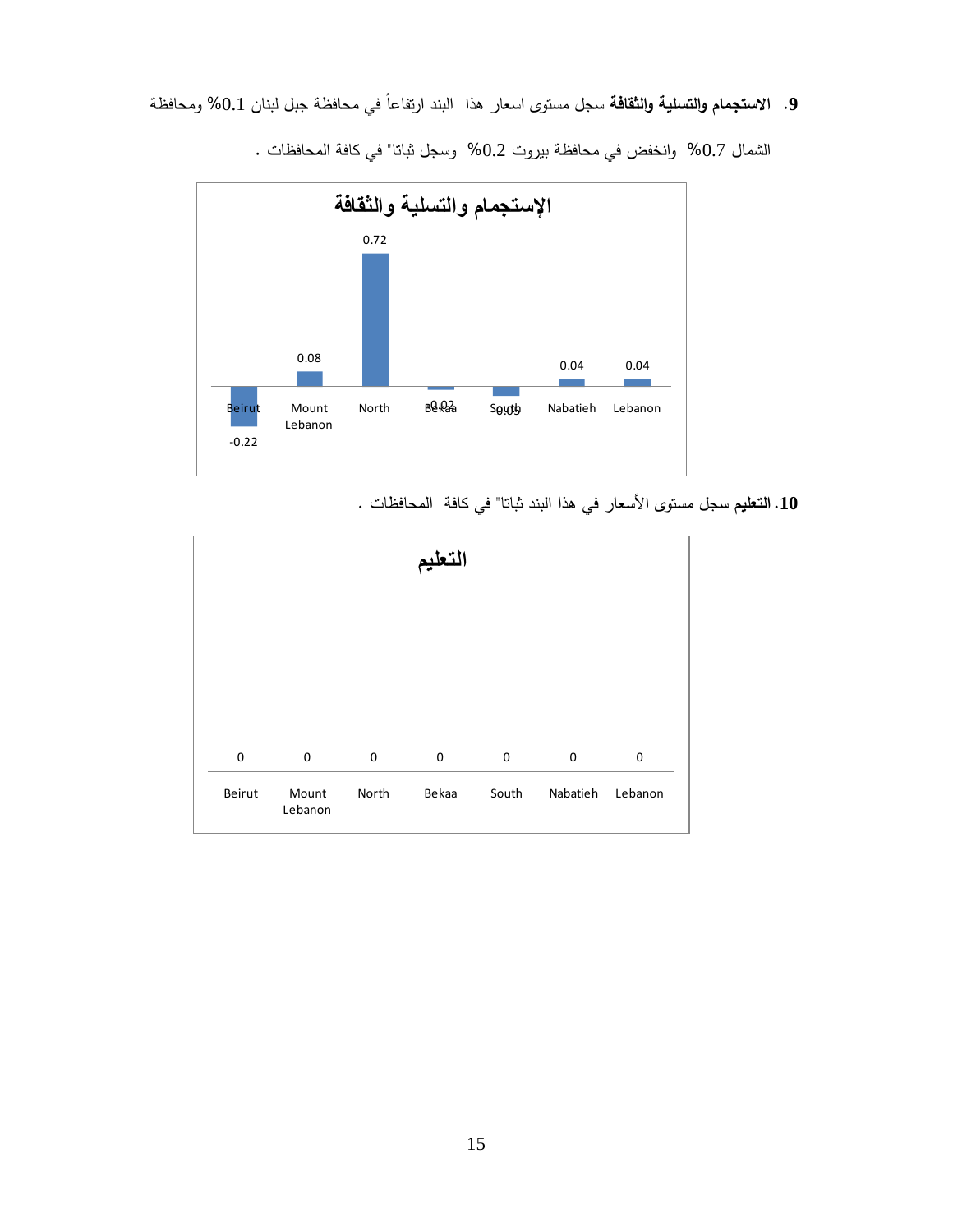**.11 المطاعم والفنادق** سجل مستوى اسعار هذا البند انخفاضا" في لبنان وقدره % 0.1 , مع الاشارة الى ان هذا البند قد ارتفع في الشمال %0.1 والجنوب %0.1 وانخفض في جبل لبنان %0.2 والنبطية %0.1 وسجل ثباتا" في باقي المحافظات .



12. **سلع وخدمات متفرقة** سجل مستوى اسعار هذا البند ارتفاعاً في لبنان وقدره %0.1 , مع الاشارة الى ان هذا البند سجل ثباتا" في محافظتي الجنوب والنبطية وانخفض %0.1 في بيروت والشمال وارتفع في جبل لبنان %0.4 والبقاع .%0.1



**13.** سجل مستوى اسعار الرقم القياسي لأسعار التعليم في لبنان ثباتا" فيما انخفضت البرامج التعليمية الاخرى %0.06

 بالنسبة الى وقود سائل انخفض %1.69 ووقود وزیوت وسائل النقل ارتفع %0.63 وبناء على ذلك سجل , الرقم القياسي الاجمالي لأسعار المحروقات انخفاضا في لبنان 0.28%.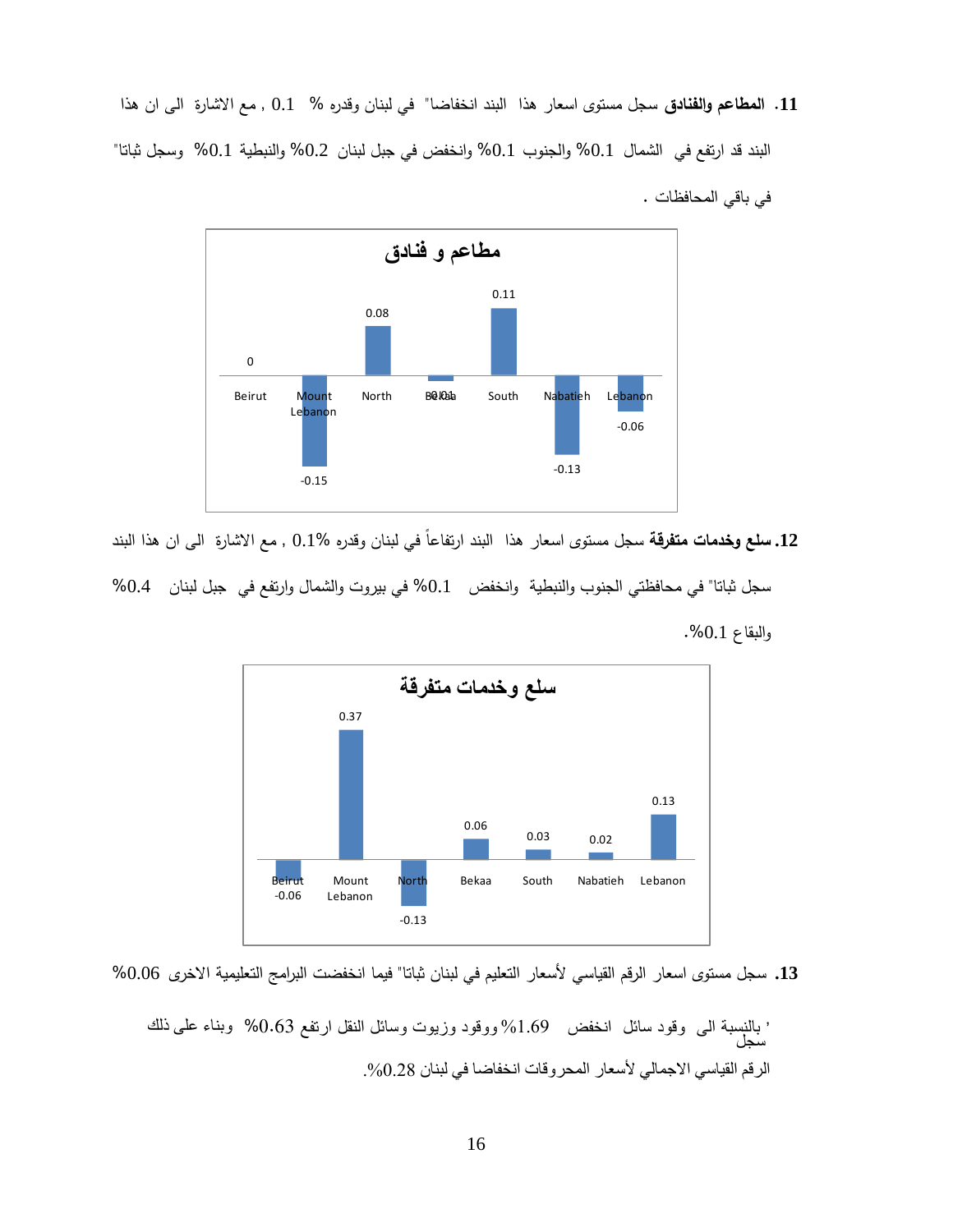## **لمحة موجزة عن الرقم القياسي الشهري لاسعار الاستهلاك في لبنان**

تصدر ادارة الاحصاء المركزي شهريًا الرقم القياسي لأسعار الإستهلاك فهو يعطي الصورة الاجمالية عن تطوّر اسعار السلع والخدمات المستهلكة من قبل الاسر المعيشية اللبنانية ويستخدم في تحليل الاداء الاقتصادي عبر قياس التضخم على مستوى معيشة الافراد والاسر المعيشية وغيرها من المؤشرات الإقتصادية والإجتماعية الاخرى.

يتألف الرقم القياسي لأسعار الإستهلاك من  $1$  سلسلة زمنية لأسعار الإستهلاك صممت خصيصاً لقياس تضخم اسعار سلع الإستهلاك كافة المشتراة من قبل الاسر المعيشية من شهر الى شهر ومن سنة الى سنة.

ان الطريقة الاسهل لفهم الرقم القياسي لأسعار الإستهلاك هي في تصّور وجود مجموعة محددة من السلع والخدمات النموذجية التي تستهلكها الاسر المعيشية اللبنانية تسمى "سلة الإستهلاك" التي تشترى في كل شهر. ومن شهر الى شهر يختلف المبلغ المدفوع لشراء هذه السلة بحسب تغير اسعار الاصناف التي تؤلفها. ومهمة الرقم القياسي لأسعار الإستهلاك هو قياس التغيّر النسبي في المبلغ المدفوع لشراء هذه السلة.

تتكون سلة الإستهلاك من اصناف سلع وخدمات مبوبة بحسب بنود الانفاق على الشكل التالي:

- .1 **المواد الغذائية والمشروبات غير الروحية**: وتضم الخبز والحبوب والخضار والفواكة واللحوم والمياه المعدنية والمشروبات الغازية والعصير
	- .2 **المشروبات الروحية والتبغ والتنباك** وتضم النبيذ والعرق والويسكي والتبغ والتنباك
- .3 **الالبسة والاحذية** وتضم الملابس والاحذية على انواعها للرجال والنساء والاطفال مع الاخذ بعين الاعتبار تغير انواع الملابس والاحذية بحسب الفصول
- .4 **المسكن والماء والكهرباء والمحروقات** ويضم الايجارات ولوازم اعمال صيانة كالطرش والدهان واعمال السمكرة واشتراكات المياه والكهرباء من الدولة ومن المولدات الخاصة والغاز المنزلي والكاز ومازوت التدفئة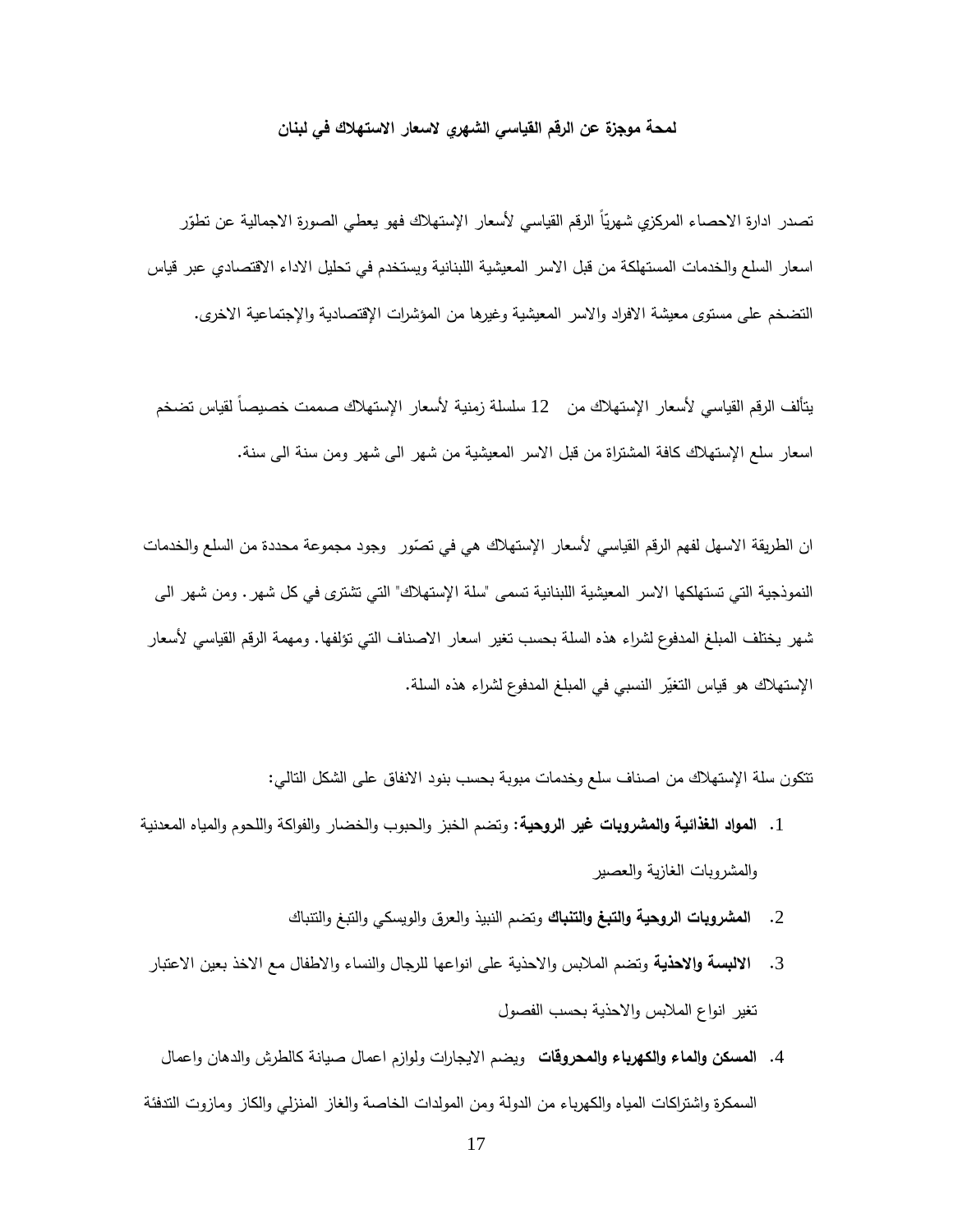- .5 **الاثاث والتجهيزات المنزلية والصيانة المستمرة للمنزل** وتضم الاثاث على انواعه والتجهيزات المنزلية كالادوات الكهربائية والاواني الزجاجية ومواد التنظيف
	- .6 **الصحة** وتضم الدواء والخدمات الطبية كمعاينة الطبيب والتحاليل الطبية وصور الاشعة
- .7 **النقل** ويضم السيارات والوقود كالبنزين واصلاح السيارات والنقل بالسيارات العمومية والباصات والنقل الجوي
	- .8 **الاتصالات** وتضم خدمات الاتصالات كالتلفون الثابث والخلوي وخدمات البريد العادي والسريع واسعار التلفونات العادية والخلوية
	- .9 **الاستجمام والتسلية والثقافة** وتضم الرحلات الداخلية والخارجية والسينما والمسارح والكمبيوتر ومتمماته والكتب على انواعها من مدرسية وادبية وعلمية ومجلات وصحف.
		- .10 **التعليم** وتضم الاقساط التعليمية في القطاع الخاص للمستويات كافة بما فيها التعليم المهني
- .11 **، المطاعم والفنادق** وتضم أسعار المأكولات في المطاعم كالسناك والمطاعم المتخصصة وأسعار المبيت في الفنادق
	- .12 ، **سلع وخدمات متفرقة** وتضم سلع العناية الشخصية كالعطورات ومعجون تنظيف الأسنان وخدمات تصفيف الشعر والماكياج وخدمات التأمين.

ان شمولية سلة الإستهلاك لا تقتصر فقط على عدد الأصناف بل نشمل أيضا تمثيلها للإستهلاك الفعلي للأسر المعيشية بفئاتها الإقتصادية والإجتماعية وتوزعها على المناطق الجغرافية كافة على حد سواء. لهذا السبب تحرص إدارة الإحصاء المركزي على جمع عدد كبير من أسعار السلع والخدمات من كل المناطق اللبنانية.

نتطلب قراءة الرقم القياسي لأسعار الإستهلاك تأنيا خاصـا. ففي البداية يتم إختيار سنة أو شهر معينين يسميان سنة أو شهر الأساس أو المرجعية، تجمع فيها أسعار السلع والخدمات الداخلة في السلة و تتم من بعدها مقارنة أسعار السلع والخدمات المجموعة شهريا مع أسعار هذه السلة الأساس.